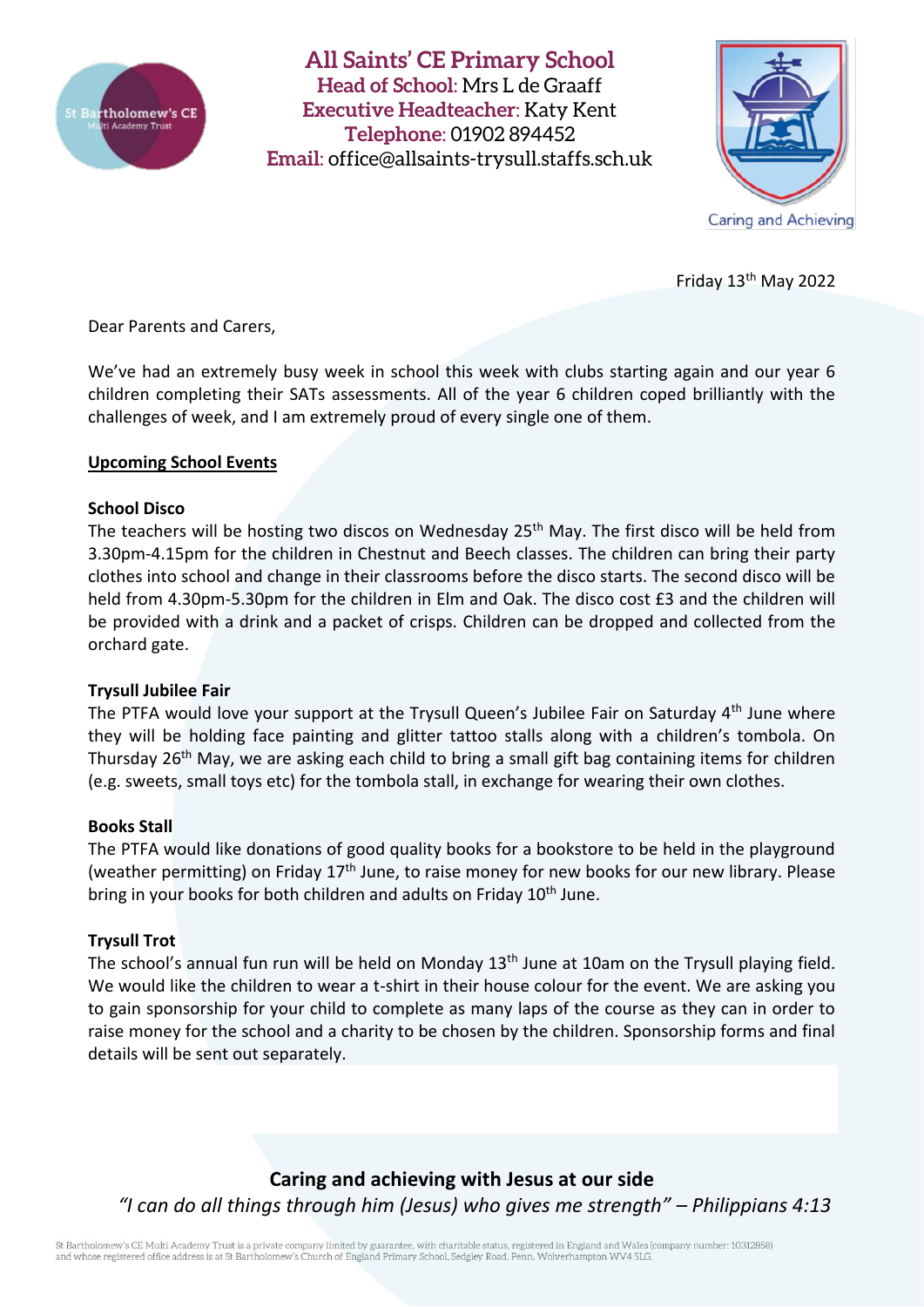

**All Saints' CE Primary School Head of School**: Mrs L de Graaff **Executive Headteacher**: Katy Kent **Telephone**: 01902 894452 **Email**: [office@allsaints-trysull.staffs.sch.uk](mailto:office@allsaints-trysull.staffs.sch.uk)



**PTFA Reminders**

A reminder that the PTFA Dudley Zoo tickets are available to book throughout the summer. The tickets cost £20 for the family ticket. Please contact Anna Parr directly to book the tickets. Throughout the summer term, Anna will be selling ice lollies on the school playground for 50p each on sunny days. All of the profits from the ice lollies and zoo tickets go towards funding extra resources for all of the children across the school.

## **Sports day**

This year's sports day will be held on the Trysull playing field on Friday 24th June, at 9.30am. All parents and carers are welcome to come and support your child whilst they take part in a variety of sporting events. The PTFA plan to provide refreshments for adults to purchase throughout the morning.

# **Monthly Safeguarding Information**

Children and parents: media use and attitudes report 2022 (Ofcom) Ofcom's latest report looks at media use, attitudes and understanding among children and young people aged 3-17. It also includes findings on parents' views about their children's media use, and how parents of children and young people aged 3-17 monitor and manage their children's use.

Key points from the report include:

- Nearly all children went online in 2021 (99%); the majority used a mobile phone (72%) or tablet (69%) to do so.
- Using video-sharing platforms (VSPs) such as YouTube or TikTok was the most popular online activity among children aged 3-17 (95%).
- Among all types of online platforms, YouTube was the most widely used by children; 89% used it, compared to half using TikTok. But TikTok was more popular than YouTube for posting content.
- A majority of children under 13 had their own profile on at least one social media app or site; 33% of parents of 5-7s said their child had a profile, and 60% of 8-11s said they had one.
- Just four in ten parents of 3-17s knew the minimum age requirement for using most social media; 42% correctly said 13. Four in ten parents of 8-11-year-olds said they would allow their child to use social media (38%).
- Six in ten children aged 3-17 played games online in 2021, increasing to three- quarters of 12-17s.
- More than a third of 8-17s who gamed online played with people they didn't know (36%); overall, 16% of 8-17s chatted to people they didn't know, via the messaging/ chat functions in games.

**Caring and achieving with Jesus at our side** *"I can do all things through him (Jesus) who gives me strength" – Philippians 4:13*